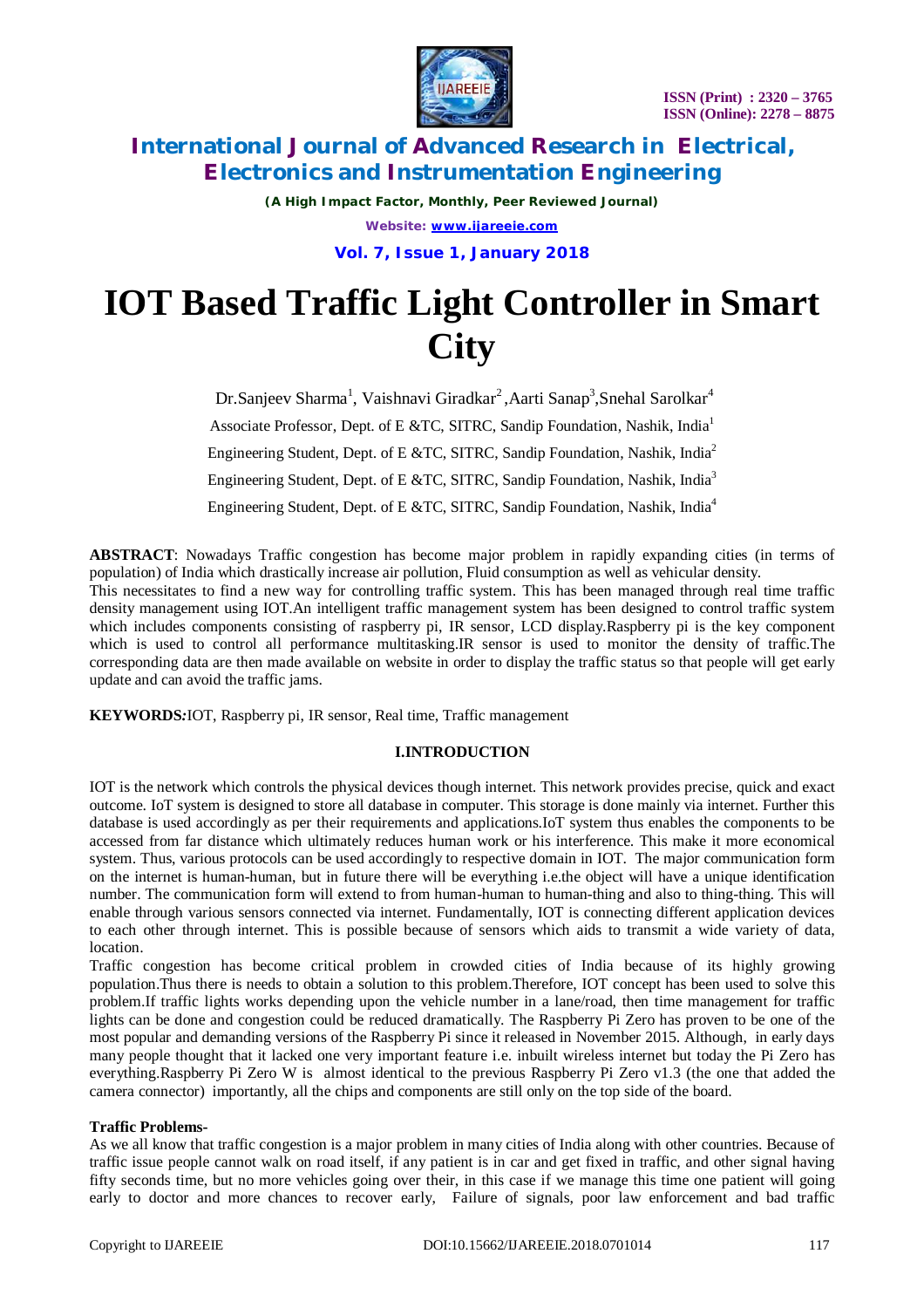

*(A High Impact Factor, Monthly, Peer Reviewed Journal)*

*Website: [www.ijareeie.com](http://www.ijareeie.com)*

### **Vol. 7, Issue 1, January 2018**

management has lead to traffic congestion. One of the major problems with Indian cities is that the existing infrastructure cannot be expanded more, and thus the only option available is better management of the traffic. So with the help of this project we can surely manage traffic problems. Traffic congestion has a negative impact on economy, the environment and the overall quality of life. Hence it is high time to effectively manage the traffic congestion problem.



Traffic congestion on road networks is nothing but slower speeds, increased trip time and increased queuing of the vehicles. When the number of vehicles exceeds the capacity of the road, traffic congestion occurs. In the metropolitan cities of India traffic congestion is a major problem. Traffic congestion is caused when the demand exceeds the available road capacity, this is major problem in India. Individual incidents such as accidents or sudden braking of a car in a smooth flow of heavy traffic have rippling effects and cause traffic jams. Many metropolitan cities are facing problems related to population explosion. These have leads to increase in vehicular density, resulting into traffic congestion. Hence there is a need to manage traffic in a smart way as the management of traffic with the conventional way.

#### **II.SYSTEM MODEL AND ASSUMPTIONS**

#### **System Development-**

1. Module 1(get sensor data) -

In this module input is traffic density sense by the sensor and the output is digital data produced by the sensor data which is send to next module for further operations.

2. Module 2(perform analysis)-

The input for this module is digital data sensed by sensor and output is decision taken based on sensor data.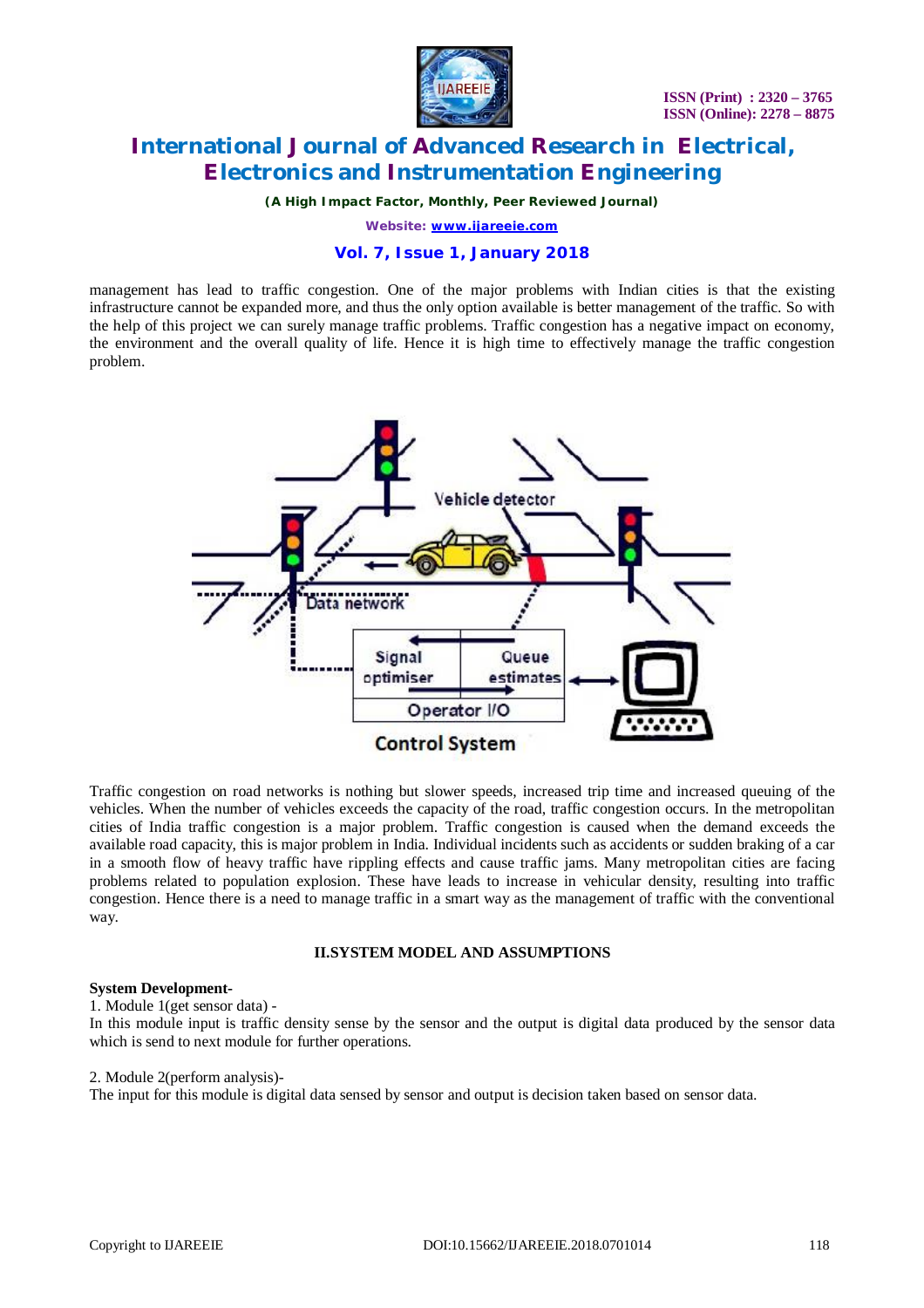

*(A High Impact Factor, Monthly, Peer Reviewed Journal)*

*Website: [www.ijareeie.com](http://www.ijareeie.com)*

### **Vol. 7, Issue 1, January 2018**



Fig. Block diagram of proposed system

3 Module 3 (control traffic signal and rerouting)-

The input for this module is data or decision data produced after analysis and output of this module is new value for signal's countdown.

4 Module 4(send data on cloud) –

In this module data will be send on cloud. Input is the data which will be sent on cloud and the output is data stored on cloud.

5 Module 5(display traffic data on web) -

In this module input is data stored on cloud and the output is charts, graph displayed on webpage.

#### **III.FLOWCHART**

The below flowchart shows, there are number of vehicles on the road which are sensed by the sensors. We have used sensor network here and the result of a sensor network is given to the road side unit. Road side unit contains raspberry pi.raspberry pi takes the input from the sensor network compares the density from different road. Congestion measurement is done through the raspberry pi.Then decision-making is takes place. In which road traffic congestion is more, traffic signal time will be adjusted on that road. Time of traffic light will be reduced for that road so that traffic congestion problem will be reduce. If there is no more congestion on the road then traffic light will be same. All the data is send on the cloud and that data is displayed on dashboard.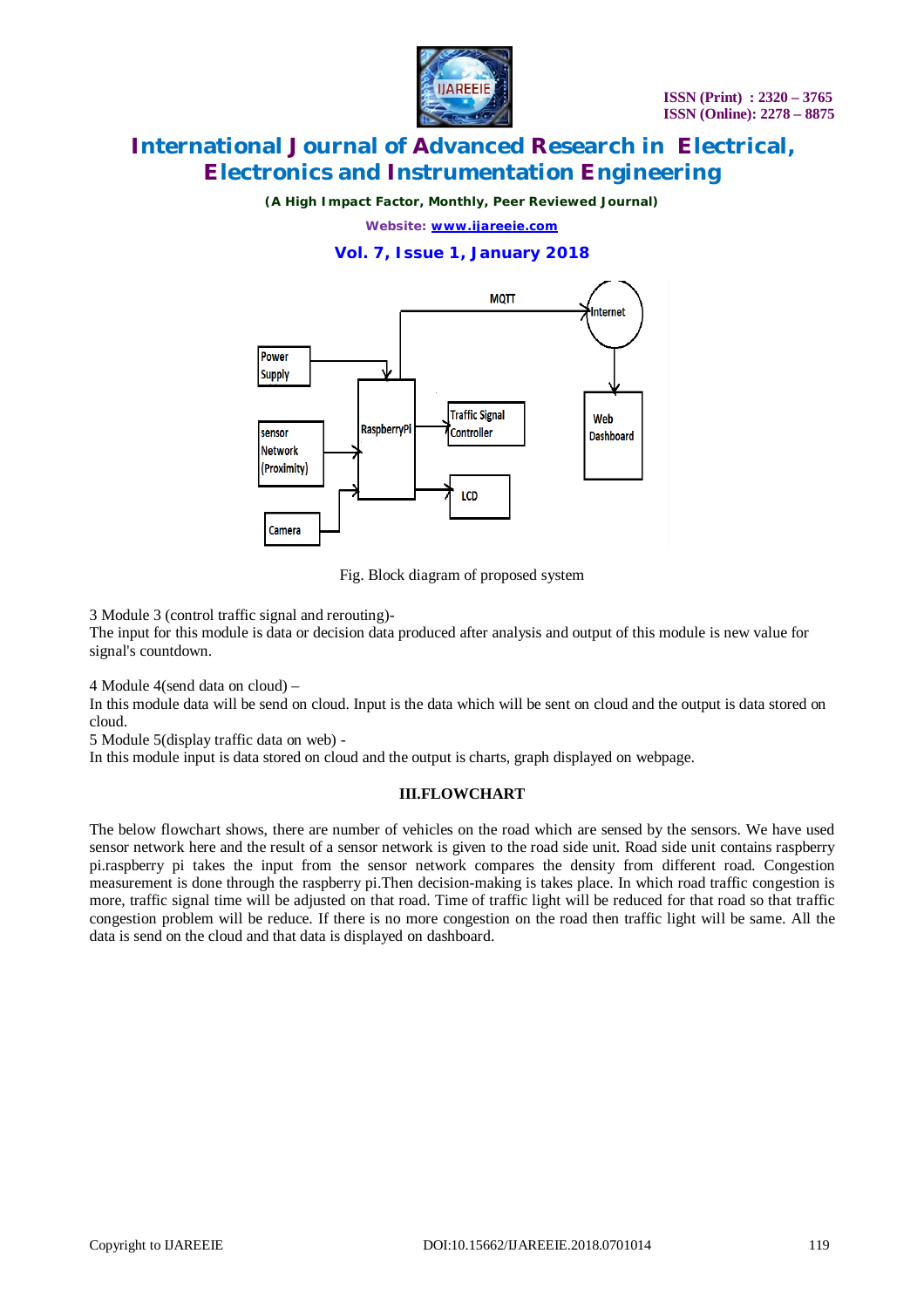

*(A High Impact Factor, Monthly, Peer Reviewed Journal)*

*Website: [www.ijareeie.com](http://www.ijareeie.com)*

### **Vol. 7, Issue 1, January 2018**



Fig. Flowchart of proposed system

#### **Hardware Details-**

- 1. Raspberry pi zero 0
- 2. IR Proximity Sensors
- 3 .LEDs (Traffic Lights)
- 4.5v 2amp Power Supply.

#### **Software Details-**

- 1. Raspbian OS 2. Python 2.7
- 3. Paho MQTT Library
- 4. MQTT Protocol
- 5. Web-HTML,css, JavaScript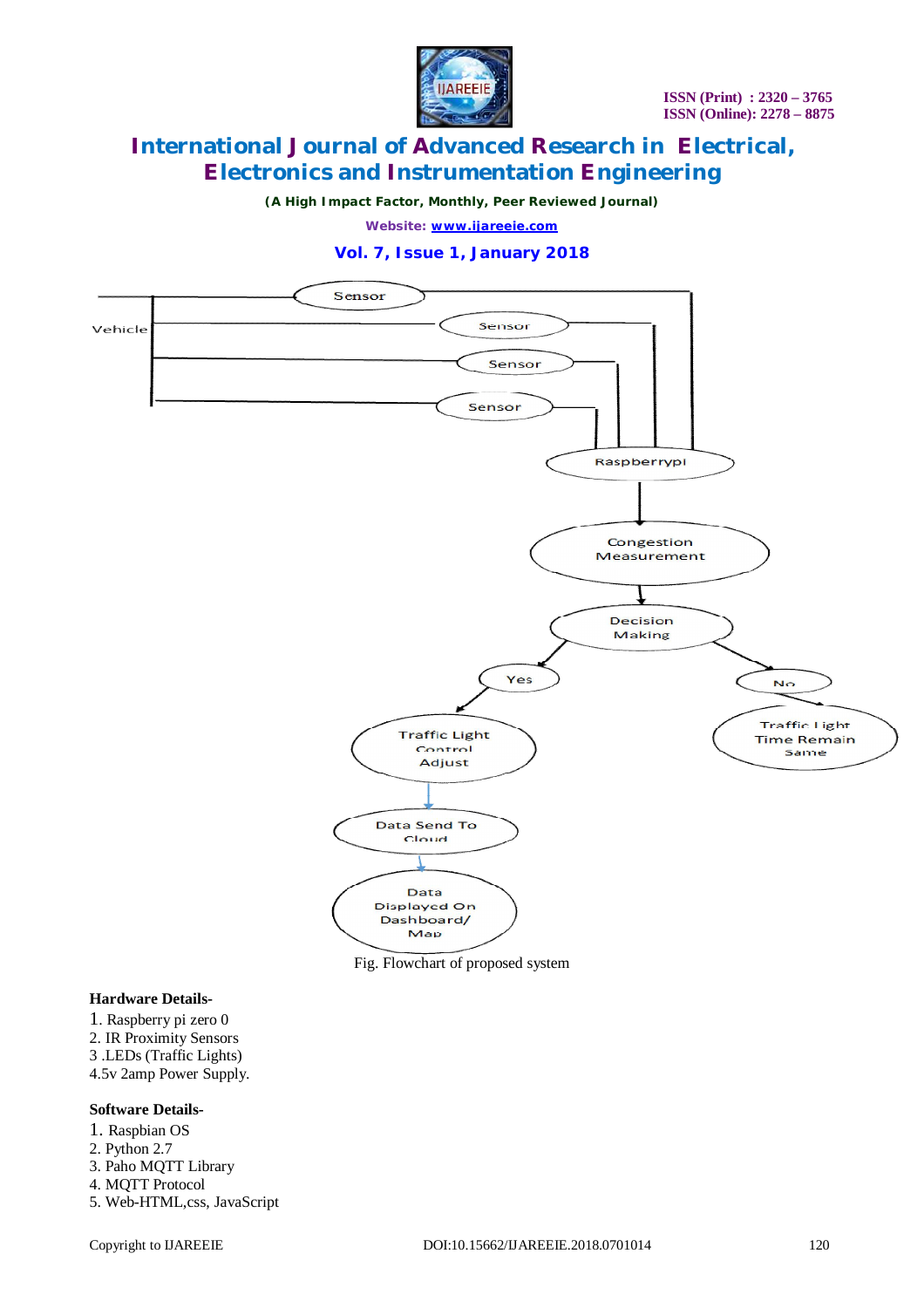

*(A High Impact Factor, Monthly, Peer Reviewed Journal)*

*Website: [www.ijareeie.com](http://www.ijareeie.com)*

#### **Vol. 7, Issue 1, January 2018**

6. MQTT Broker-Mosquitto

### **IV.EFFICIENT COMMUNICATION**



#### **V.SECURITY**

The MQTT protocol uses a publish / subscribe communications model which allows for data to be sent and received asynchronously. A web service called a broker manages where the data is coming from and going to. It's similar to REST for HTTP communications but with several very important distinctions.

From security cameras to traffic lights, an increasing amount of appliances we interact with on a daily basis are internet connected. A device can be considered IoT-enabled when the functionality offered by its Embedded System is exposed through an internet connected API.

Internet-of-Things technologies inherit many attack vectors that appear in other internet connected devices, however the low-powered hardware-centric nature of embedded systems presents them with unique security threats. Engineers building Internet-of-Things devices must take additional precautions to ensure they do not implement security antipatterns when addressing new problems, this blog post will investigate four such anti-patterns that have been used by real Internet-of-Things devices.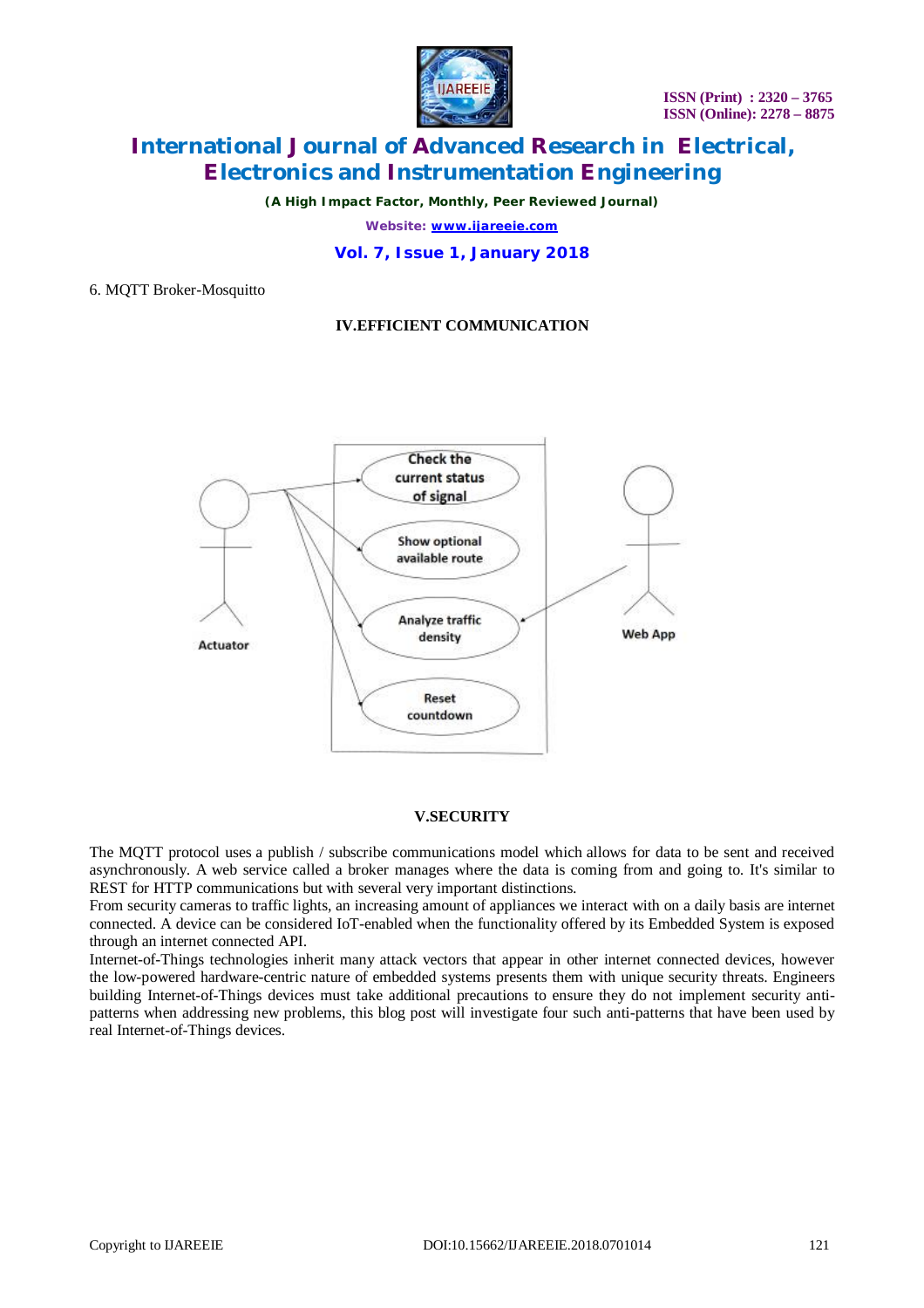**ISSN (Print) : 2320 – 3765 ISSN (Online): 2278 – 8875**



# **International Journal of Advanced Research in Electrical, Electronics and Instrumentation Engineering**

*(A High Impact Factor, Monthly, Peer Reviewed Journal)*

*Website: [www.ijareeie.com](http://www.ijareeie.com)*

### **Vol. 7, Issue 1, January 2018**

### **VI. RESULT AND DISCUSSION**